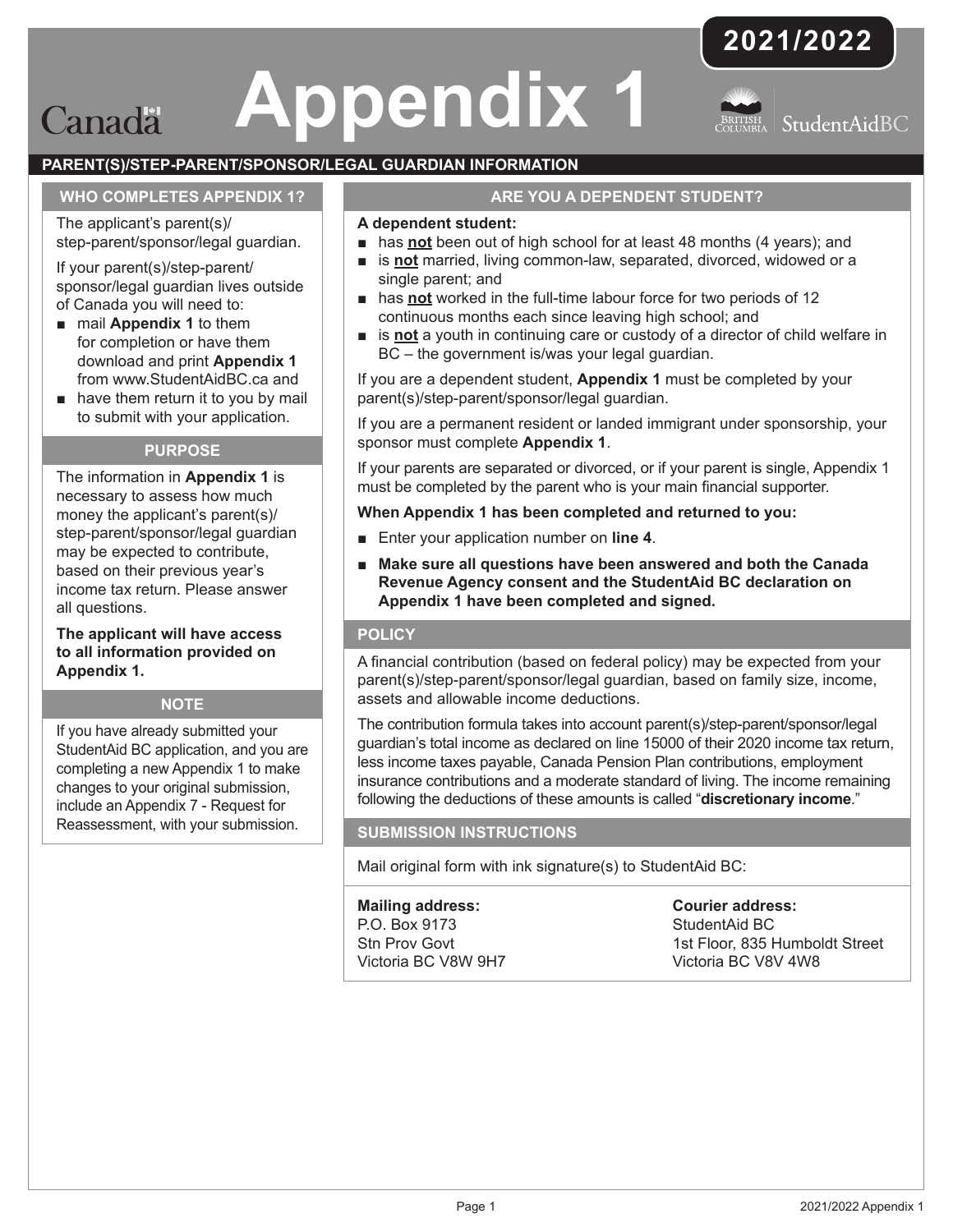# **Appendix 1**





#### **ADDITIONAL NOTES**

Canada

## **Question 06 Marital Status**

If you have remarried or are in a common-law relationship, your partner must provide his or her financial information. If you are separated, divorced or single this form must be completed by the parent who has legal responsibility for the applicant's post-secondary education and/or is the main financial supporter.

## **Question 34 – Contributions from parent(s)/step-parent/sponsor/ legal guardian**

A parent or guardian may wish to contribute funds toward the applicant's educational costs over and above amount they are assessed to contribute as part of a student's resource assessment. Enter total money given to the student for this application study period, including the total amount of cashed Registered Education Savings Plans (RESPs) and scholarship trust funds.

## **Question 35 Total Income**

Enter the amount from line 15000 of your 2020 income tax return. The amount you report will be checked against Canada Revenue Agency (CRA) records. If the amount you report is different from CRA records, CRA data will be used in the applicant's need assessment calculation. If your previous year total income (as reported on Line 15000 of your 2020 tax return) changes, a reassessment of the applicant's financial assistance application will be required. If you did not file a Canadian Income Tax Return for 2020, enter your total 2020 income from all sources both inside and outside Canada, which includes employment, pension investment, rental, RRSP, foster parent, net professional income, workers' compensation, employment insurance and disability assistance. Convert foreign currency into Canadian dollars. StudentAid BC receives regularly updated information from CRA and may, after the point of initial StudentAid BC application assessment, compare income amount(s) declared on the application against CRA records, to ensure that the applicant's financial need remains up-to-date and accurate.

## **Question 36 Net Value of Assets**

Include the net value of all **Canadian and foreign** assets, including term deposits, stocks, bonds, GICs, bank accounts, rental properties, etc. **Do not include** RRSPs, principal residence, business assets, vehicles or household items.

## **Questions 37-40 Deductions**

Refer to your 2020 income tax return to determine the amounts deducted for income taxes, Canada Pension Plan contributions and employment insurance contributions. If no deductions, you must enter '0' on appropriate lines.

## **Dependants**

For StudentAid BC purposes, eligible dependants are any dependants for whom you receive the Canada Child Benefit or for whom you claim a benefit on your 2020 income tax return. Eligible dependants include:

- $\Box$  your child(ren) under 19 years of age as of the start of the applicant's classes, for whom you have custody or provide care (they live with you) at least two days per week during the applicant's entire study period; or
- $\Box$  your child(ren) age 19 or over who are dependent full-time students; or
- $\Box$  your permanently disabled child(ren) age 19 or over, who you fully support and declare on your income tax return; or
- $\Box$  your foster children, if foster parent income is claimed on Appendix 1 on line 7; or
- $\Box$  your elderly relatives who you fully support and declare on your income tax return.

## **Declaration and Consent**

Read, sign and date both the Canada Revenue Agency consent and the StudentAid BC declaration. **Without the complete information, including dates and signatures, we cannot process the student's application. If two parents have completed Appendix 1, ensure BOTH Parent #1 AND Parent #2 signature blocks are signed.** Once you have completed this Appendix 1 return it to the student who will submit it with his or her application.

**ALL INFORMATION IS SUBJECT TO AUDIT AND VERIFICATION**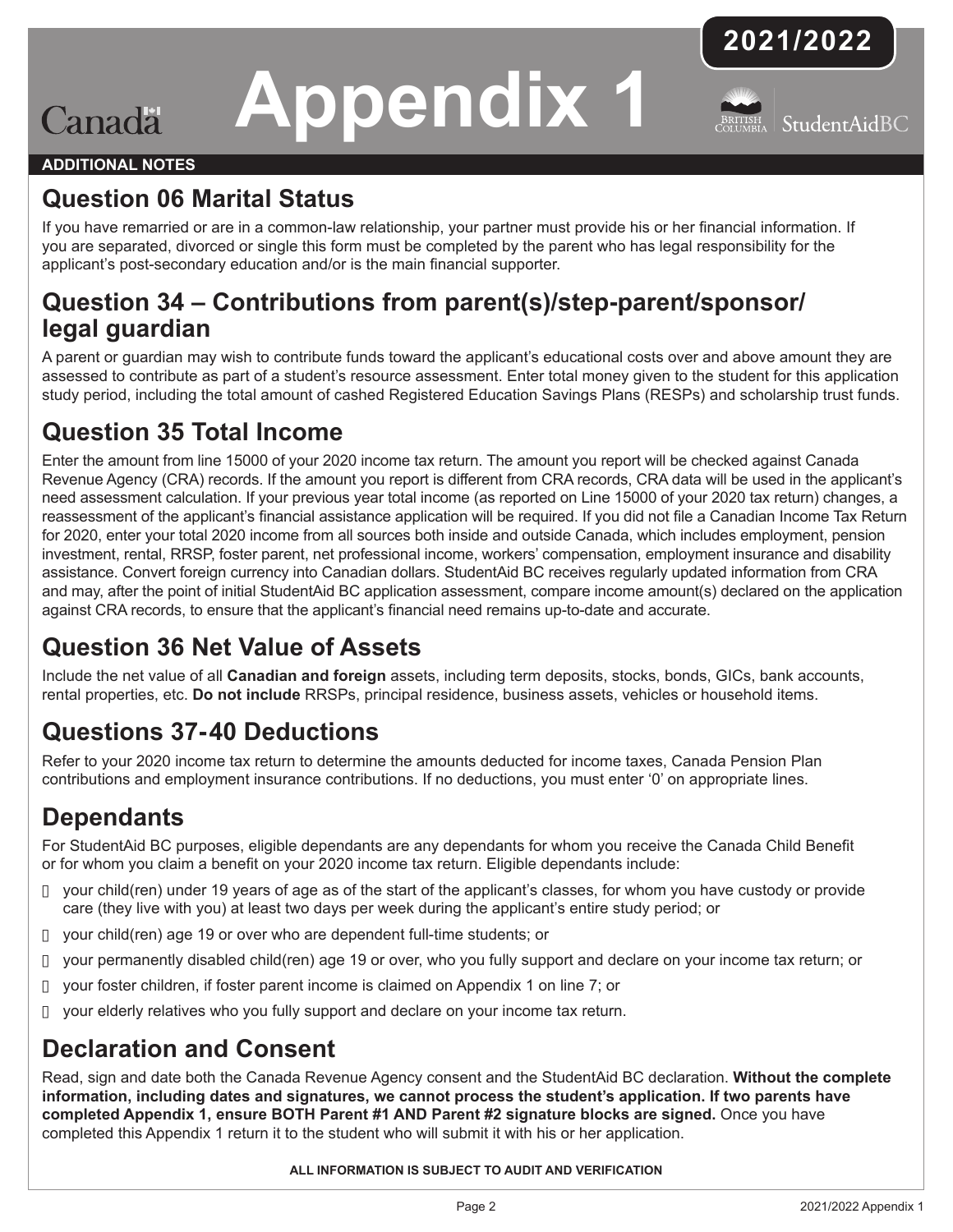| PARENT(S)/STEP-PARENT/SPONSOR/LEGAL GUARDIAN INFORMATION                                                                                                                                                                                                                                            | <b>Appendix 1</b>                                                                                                                                                                                                              |  |  |  |  |  |  |  |
|-----------------------------------------------------------------------------------------------------------------------------------------------------------------------------------------------------------------------------------------------------------------------------------------------------|--------------------------------------------------------------------------------------------------------------------------------------------------------------------------------------------------------------------------------|--|--|--|--|--|--|--|
| (01) STUDENT'S LAST NAME                                                                                                                                                                                                                                                                            | (03) STUDENT'S SOCIAL INSURANCE NUMBER                                                                                                                                                                                         |  |  |  |  |  |  |  |
|                                                                                                                                                                                                                                                                                                     |                                                                                                                                                                                                                                |  |  |  |  |  |  |  |
| (02) STUDENT'S FIRST NAME                                                                                                                                                                                                                                                                           | <b>MIDDLE INITIAL</b><br>(04) STUDENT'S APPLICATION NUMBER                                                                                                                                                                     |  |  |  |  |  |  |  |
|                                                                                                                                                                                                                                                                                                     | $\overline{\mathbf{2}}$<br>$\mathbf 2$<br>1<br>0                                                                                                                                                                               |  |  |  |  |  |  |  |
| (05) RELATIONSHIP<br>PARENT(S)/<br>С<br>В<br>SPONSOR<br>TO STUDENT<br>STEP-PARENT                                                                                                                                                                                                                   | LEGAL<br><b>GUARDIAN</b>                                                                                                                                                                                                       |  |  |  |  |  |  |  |
| (06) MARITAL STATUS OF PARENT(S)/<br>STEP-PARENT SPONSOR/ LEGAL<br>GUARDIAN (MARK ONE BOX ONLY)<br>В<br>A SINGLE                                                                                                                                                                                    | SEPERATED/<br>DIVORCED/<br>COMMON-<br>SINGLE<br>PARENT<br>E<br>$C$ MARRIED<br>D<br>LAW<br><b>WIDOWED</b>                                                                                                                       |  |  |  |  |  |  |  |
| Parent #1                                                                                                                                                                                                                                                                                           | Parent #2                                                                                                                                                                                                                      |  |  |  |  |  |  |  |
| PARENT/STEP-PARENT/SPONSOR/LEGAL GUARDIAN<br>(07) LAST NAME                                                                                                                                                                                                                                         | PARENT/STEP-PARENT/SPONSOR/LEGAL GUARDIAN<br><b>LAST NAME</b>                                                                                                                                                                  |  |  |  |  |  |  |  |
|                                                                                                                                                                                                                                                                                                     |                                                                                                                                                                                                                                |  |  |  |  |  |  |  |
| (08) FIRST NAME<br>(09) MIDDLE<br><b>GENDER</b>                                                                                                                                                                                                                                                     | <b>FIRST NAME</b><br><b>MIDDLE</b><br><b>GENDER</b>                                                                                                                                                                            |  |  |  |  |  |  |  |
| <b>MALE</b><br><b>FEMALE</b>                                                                                                                                                                                                                                                                        | <b>FEMALE</b><br>MALE                                                                                                                                                                                                          |  |  |  |  |  |  |  |
| (11) SOCIAL INSURANCE NUMBER<br>(10) DATE OF BIRTH<br>YEAR                                                                                                                                                                                                                                          | DATE OF BIRTH<br>SOCIAL INSURANCE NUMBER                                                                                                                                                                                       |  |  |  |  |  |  |  |
| MONTH DAY                                                                                                                                                                                                                                                                                           | MONTH DAY<br>YEAR                                                                                                                                                                                                              |  |  |  |  |  |  |  |
| (12) ADDRESS                                                                                                                                                                                                                                                                                        | <b>ADDRESS</b>                                                                                                                                                                                                                 |  |  |  |  |  |  |  |
| APT/SUITE<br>STREET NUMBER/PO BOX                                                                                                                                                                                                                                                                   | <b>APT/SUITE</b><br>STREET NUMBER/PO BOX                                                                                                                                                                                       |  |  |  |  |  |  |  |
|                                                                                                                                                                                                                                                                                                     |                                                                                                                                                                                                                                |  |  |  |  |  |  |  |
| (13) STREET NAME                                                                                                                                                                                                                                                                                    | <b>STREET NAME</b>                                                                                                                                                                                                             |  |  |  |  |  |  |  |
|                                                                                                                                                                                                                                                                                                     |                                                                                                                                                                                                                                |  |  |  |  |  |  |  |
| (14) CITY/TOWN                                                                                                                                                                                                                                                                                      | CITY/TOWN                                                                                                                                                                                                                      |  |  |  |  |  |  |  |
|                                                                                                                                                                                                                                                                                                     |                                                                                                                                                                                                                                |  |  |  |  |  |  |  |
| (15) COUNTRY                                                                                                                                                                                                                                                                                        | PROVINCE/STATE<br>POSTAL / ZIP CODE                                                                                                                                                                                            |  |  |  |  |  |  |  |
| (16) PROVINCE/STATE<br>(17) POSTAL / ZIP CODE                                                                                                                                                                                                                                                       | <b>COUNTRY</b>                                                                                                                                                                                                                 |  |  |  |  |  |  |  |
|                                                                                                                                                                                                                                                                                                     |                                                                                                                                                                                                                                |  |  |  |  |  |  |  |
| AREA CODE<br><b>TELEPHONE NUMBER</b><br>(18)                                                                                                                                                                                                                                                        | <b>AREA CODE</b><br>TELEPHONE NUMBER                                                                                                                                                                                           |  |  |  |  |  |  |  |
| $\overline{a}$                                                                                                                                                                                                                                                                                      |                                                                                                                                                                                                                                |  |  |  |  |  |  |  |
| <b>PARENT E-MAIL ADDRESS:</b>                                                                                                                                                                                                                                                                       |                                                                                                                                                                                                                                |  |  |  |  |  |  |  |
|                                                                                                                                                                                                                                                                                                     |                                                                                                                                                                                                                                |  |  |  |  |  |  |  |
| CANADA REVENUE AGENCY CONSENT – must be signed and dated for this application to be complete                                                                                                                                                                                                        |                                                                                                                                                                                                                                |  |  |  |  |  |  |  |
|                                                                                                                                                                                                                                                                                                     | For the purpose of verifying the data provided in this application for student assistance, I hereby consent to the release, by the Canada Revenue Agency, to the BC Ministry of Advanced Education and Skills Training (or a p |  |  |  |  |  |  |  |
| valid for the two taxation years prior to the year of signature of this consent, the year of signature of this consent and for any other subsequent consecutive taxation year for which assistance is requested.                                                                                    |                                                                                                                                                                                                                                |  |  |  |  |  |  |  |
| Parent #1<br>PARENT/STEP-PARENT/SPONSOR/LEGAL GUARDIAN                                                                                                                                                                                                                                              | Parent #2<br>PARENT/STEP-PARENT/SPONSOR/LEGAL GUARDIAN                                                                                                                                                                         |  |  |  |  |  |  |  |
| (50) SIGNATURE (IN INK)<br>(51a) DATE SIGNED                                                                                                                                                                                                                                                        | SIGNATURE (IN INK)<br>(51b) DATE SIGNED                                                                                                                                                                                        |  |  |  |  |  |  |  |
| YEAR<br><b>MONTH</b><br>DAY<br><b>MUST BE SIGNED</b>                                                                                                                                                                                                                                                | <b>YEAR</b><br>MONTH<br>DAY<br><b>MUST BE SIGNED</b>                                                                                                                                                                           |  |  |  |  |  |  |  |
|                                                                                                                                                                                                                                                                                                     |                                                                                                                                                                                                                                |  |  |  |  |  |  |  |
| StudentAid BC DECLARATION – must be signed and dated for this application to be complete                                                                                                                                                                                                            |                                                                                                                                                                                                                                |  |  |  |  |  |  |  |
| StudentAid BC DECLARATION - must be signed and dated for this application to be complete.<br>I. I/we understand that:<br>The student will have access to information provided in this appendix;<br>1.                                                                                               |                                                                                                                                                                                                                                |  |  |  |  |  |  |  |
| The student's school will have access to information provided in this appendix;<br>2.<br>3.<br>The information in this appendix is subject to audit, investigation and verification as defined in the current program year's StudentAid BC Policy Manual.                                           |                                                                                                                                                                                                                                |  |  |  |  |  |  |  |
| II. I/we understand that signing this declaration means:<br>1. I declare that the information I have given in this appendix is correct and complete and that I have not altered or added to any of the pre-printed application and/or appendix questions.<br>2.                                     |                                                                                                                                                                                                                                |  |  |  |  |  |  |  |
| 3.                                                                                                                                                                                                                                                                                                  |                                                                                                                                                                                                                                |  |  |  |  |  |  |  |
|                                                                                                                                                                                                                                                                                                     |                                                                                                                                                                                                                                |  |  |  |  |  |  |  |
| Tracking market information in any equiver in this appendix in some and office and complete and complete and complete and offices and Chizen Market That We are the the Chicky Manual. For the purposes of verifying the accur<br>ALL INFORMATION IS SUBJECT TO AUDIT AND VERIFICATION<br>Parent #2 |                                                                                                                                                                                                                                |  |  |  |  |  |  |  |
| Parent #1<br><b>PARENT/STEP-PARENT/SPONSOR/LEGAL GUARDIAN</b>                                                                                                                                                                                                                                       | PARENT/STEP-PARENT/SPONSOR/LEGAL GUARDIAN                                                                                                                                                                                      |  |  |  |  |  |  |  |
| (52) SIGNATURE (IN INK)<br><b>(53a)</b> DATE SIGNED<br>YEAR<br>MONTH<br>DAY                                                                                                                                                                                                                         | SIGNATURE (IN INK)<br>(53b) DATE SIGNED<br>YEAR<br>MONTH<br>DAY                                                                                                                                                                |  |  |  |  |  |  |  |
| <b>MUST BE SIGNED</b>                                                                                                                                                                                                                                                                               | <b>MUST BE SIGNED</b>                                                                                                                                                                                                          |  |  |  |  |  |  |  |
| Collection and use of information. The information included in this form and authorized above is collected and managed in accordance with sections 26(c) and 26(e) of the Freedom of Information and Protection of Privacy Act                                                                      | 1996, c. 165, and under the authority of the Canada Student Financial Assistance Act, R.S.C. 1994, Chapter C-28 and StudentAid BC. The information provided will be used to determine eligibility for a benefit through Studen |  |  |  |  |  |  |  |
| Stn Prov Govt, Victoria B.C., V8W 9H7, telephone 1-800-561-1818 toll-free in Canada/U.S. or +1-778-309-4621 from outside North America                                                                                                                                                              |                                                                                                                                                                                                                                |  |  |  |  |  |  |  |
|                                                                                                                                                                                                                                                                                                     | WHEN COMPLETED, RETURN APPENDIX 1 TO THE STUDENT. If two parents have completed Appendix 1, ensure BOTH Parent #1 AND Parent#2 signature blocks are signed.                                                                    |  |  |  |  |  |  |  |